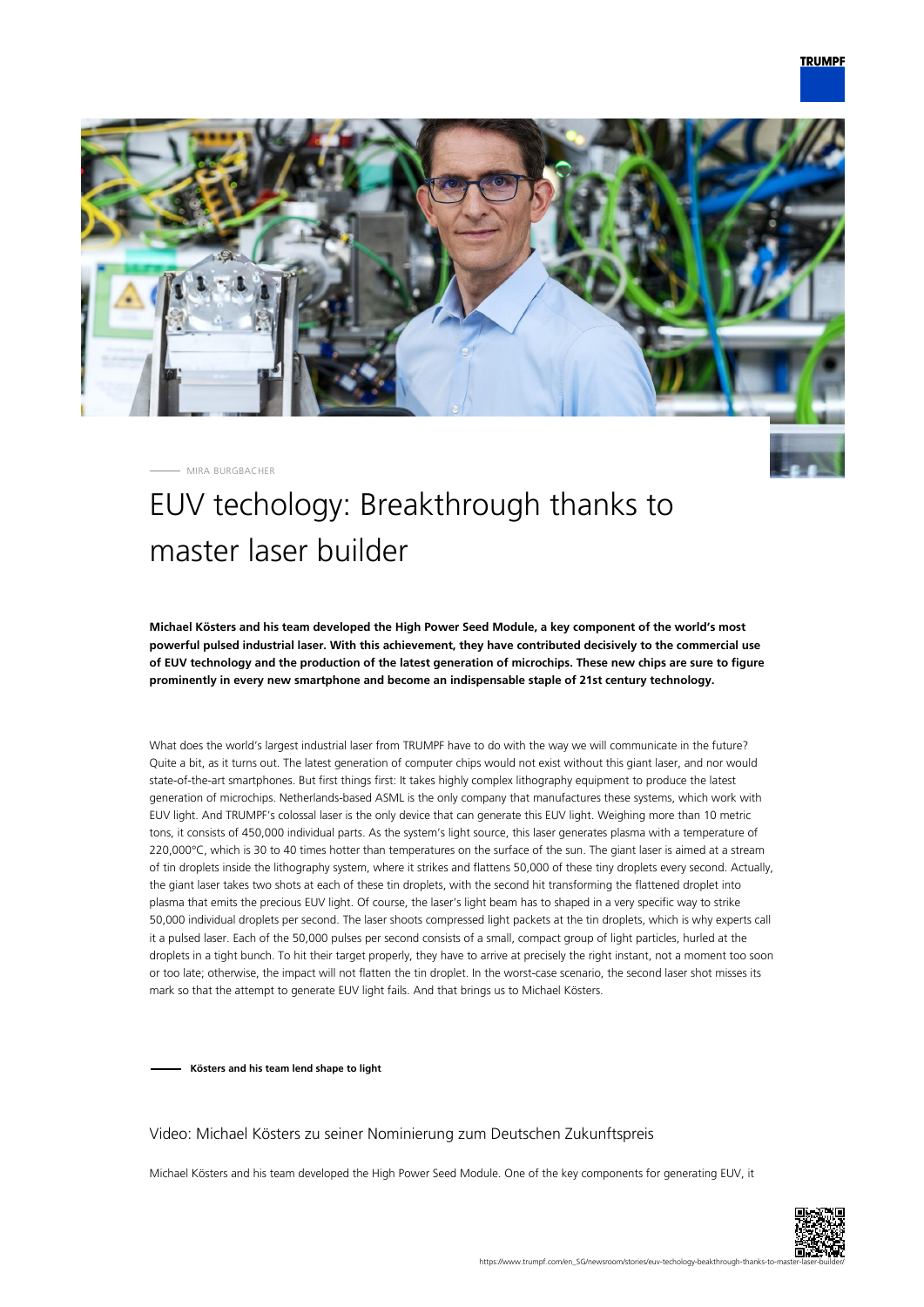

### **The brightest future for this technology is yet to come, for example, in connected cars and in artificial intelligence.**

Dr. Michael Kösters, TRUMPF Lasersystems for Semiconductor Manufacturing

**»**

Not content to merely plant this seed, the entire TRUMPF development team continues to refine the system. They are now designing, testing and building new prototypes. "We and our partners ASML and Zeiss have arrived at 175 wafers per hour with the Seed Isolation Module. This has helped EUV technology to its breakthrough – and it is already enabling the reliable production of the latest generation of microchips for smartphones. The brightest future for this technology is yet to come, for example, in connected cars and in artificial intelligence," says Kösters.



Michael Kösters has dedicated his career to developing the world's most powerful pulsed industrial laser. He and his team helped EUV lithography to a breakthrough with the High Power Seed Module. © DZP / Ansgar Pudenz

#### **Development of EUV technology - a collective effort of thousands**

What fascinates Michael Kösters most about his work is the technical complexity of the EUV system. "I am particularly impressed by the speed at which we innovated in this project. We are a relatively young team, so the atmosphere is much like that of a startup." He also likes the collaboration with colleagues at TRUMPF, ZEISS, ASML and many hundreds of other partners in industry and research, such as Fraunhofer IOF. "Thousands of colleagues were and are involved in the development of EUV technology, without whom this success would never have been possible. In this respect, my team and I are really only representatives of a tremendous collective effort," says Kösters.



**TRUMPF**